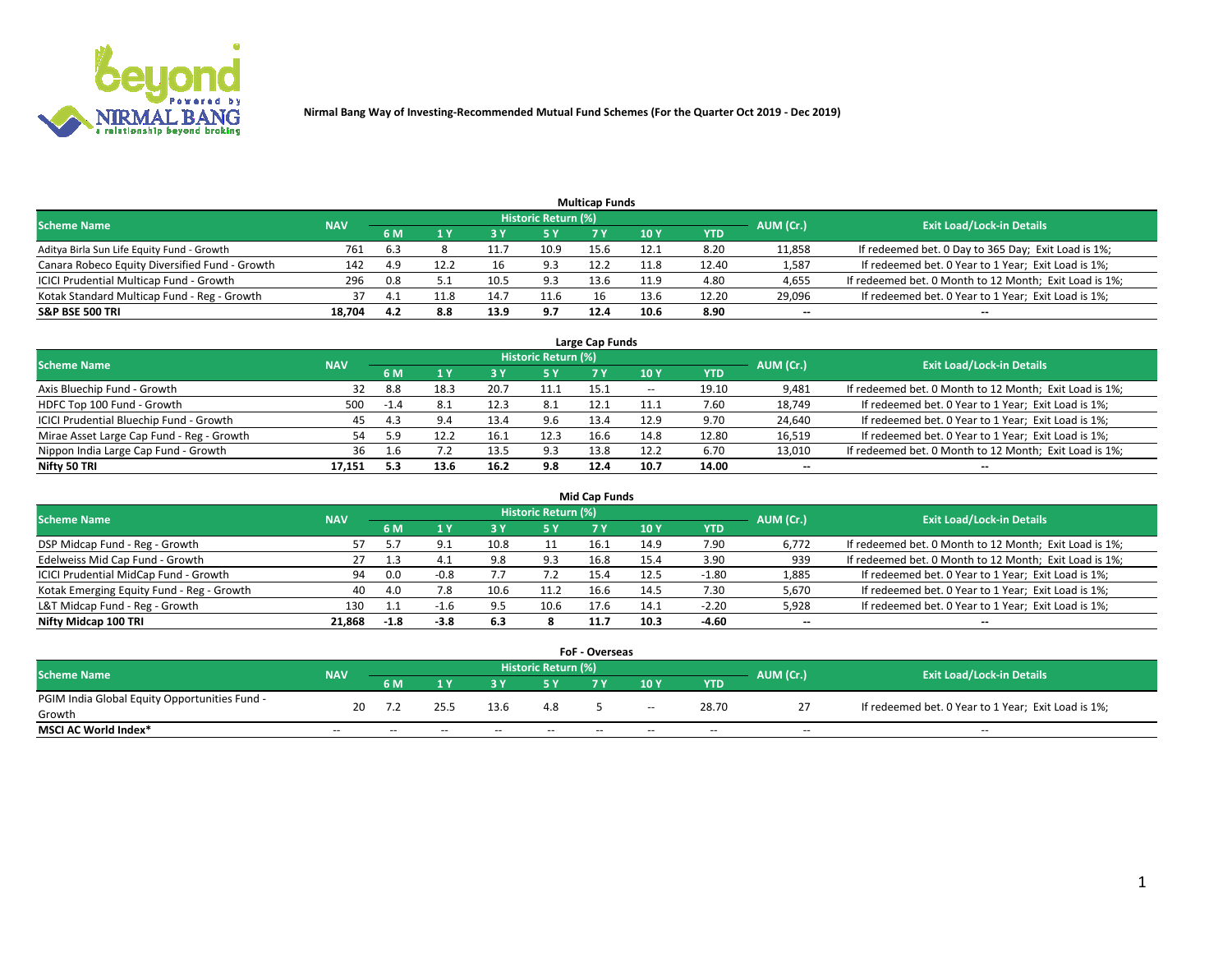

| Large & Midcap<br>Historic Return (%)            |            |      |      |      |      |      |      |       |           |                                                     |  |  |  |  |
|--------------------------------------------------|------------|------|------|------|------|------|------|-------|-----------|-----------------------------------------------------|--|--|--|--|
| <b>Scheme Name</b>                               | <b>NAV</b> |      |      |      |      |      |      |       | AUM (Cr.) | <b>Exit Load/Lock-in Details</b>                    |  |  |  |  |
|                                                  |            | 6 M  |      |      |      |      | 10 Y | YTD   |           |                                                     |  |  |  |  |
| Canara Robeco Emerging Equities - Growth         | 96         | -3.3 | 8.5  | 14.1 | 12.4 | 19.7 | 18.5 | 8.30  | 5,258     | If redeemed bet. 0 Year to 1 Year; Exit Load is 1%; |  |  |  |  |
| Invesco India Growth Opportunities Fund - Growth | 36         |      | 10.7 | 15.8 |      | 15.1 | 12.6 | 10.30 | 2,108     | If redeemed bet. 0 Year to 1 Year; Exit Load is 1%; |  |  |  |  |
| Principal Emerging Bluechip Fund - Growth        | 107        |      |      | 11.8 | 11.4 | 179  | 14.7 | 5.60  | 2,120     | If redeemed bet. 0 Year to 1 Year; Exit Load is 1%; |  |  |  |  |
| NIFTY Large Midcap 250 TRI                       | 7.375      |      | 5.8  |      | 10.4 | 13.7 | 11.5 | 5.40  | $\sim$    | $- -$                                               |  |  |  |  |

| <b>Focused Funds</b>             |            |     |      |      |                     |      |       |            |                          |                                                        |  |  |  |
|----------------------------------|------------|-----|------|------|---------------------|------|-------|------------|--------------------------|--------------------------------------------------------|--|--|--|
| <b>Scheme Name</b>               | <b>NAV</b> |     |      |      | Historic Return (%) |      |       |            |                          | <b>Exit Load/Lock-in Details</b>                       |  |  |  |
|                                  |            | 6 M |      |      |                     |      | 10 Y  | <b>YTD</b> | AUM (Cr.)                |                                                        |  |  |  |
| Axis Focused 25 Fund - Growth    |            | a a | 14.8 | 19.6 | 13.4                | 15.4 | $- -$ | 15.20      | 8.891                    | If redeemed bet. 0 Month to 12 Month; Exit Load is 1%; |  |  |  |
| SBI Focused Equity Fund - Growth | 152        | 6.8 |      | 15.6 |                     | 14.4 |       | 14.80      | 6.526                    | If redeemed bet. 0 Year to 1 Year: Exit Load is 1%:    |  |  |  |
| <b>S&amp;P BSE 500 TRI</b>       | 18.704     |     | 8.8  | 13.9 | 9.7                 | 12.4 | 10.6  | 8.90       | $\overline{\phantom{a}}$ | $\overline{\phantom{a}}$                               |  |  |  |

|                                                |            |        |         |                            |      | <b>Small Cap Funds</b>   |      |            |                          |                                                     |
|------------------------------------------------|------------|--------|---------|----------------------------|------|--------------------------|------|------------|--------------------------|-----------------------------------------------------|
| <b>Scheme Name</b>                             | <b>NAV</b> |        |         | <b>Historic Return (%)</b> |      |                          |      |            | AUM (Cr.)                | <b>Exit Load/Lock-in Details</b>                    |
|                                                |            | 6 M    |         |                            | 5 Y  | 7 Y                      | 10Y  | <b>YTD</b> |                          |                                                     |
| Franklin India Smaller Companies Fund - Growth | 49         | $-7.3$ |         | 3.5                        | 6.9  | 16.6                     | 14.8 | -6.60      | 6,953                    | If redeemed bet. 0 Year to 1 Year; Exit Load is 1%; |
| HDFC Small Cap Fund - Growth                   | 38         | -9.4   | $-10.1$ | 9.5                        | 9.1  | 13.5                     | 11.6 | $-10.60$   | 9,034                    | If redeemed bet. 0 Year to 1 Year; Exit Load is 1%; |
| L&T Emerging Businesses Fund - Reg - Growth    | 22         | $-4.2$ | $-8.8$  |                            | 10.9 | $\overline{\phantom{a}}$ | $-$  | $-9.70$    | 6,006                    | If redeemed bet. 0 Year to 1 Year; Exit Load is 1%; |
| SBI Small Cap Fund - Growth                    | 53         | 4.4    | 5.5     | 14.3                       | 14.7 | 22.6                     | 17.7 | 4.90       | 3,035                    | If redeemed bet. 0 Year to 1 Year; Exit Load is 1%; |
| Nifty Smallcap 100 TRI                         | 6.990      | $-7.1$ | -9.3    | 0.4                        | 3.6  | 7.5                      | 6.7  | -10.80     | $\overline{\phantom{a}}$ | $- -$                                               |

## **ELSS Schemes (Tax Saving u/s 80-C)**

| <b>Scheme Name</b>                            | <b>NAV</b> |        |      | <b>Historic Return (%)</b> |           |      |       |       | AUM (Cr.) | <b>Exit Load/Lock-in Details</b> |
|-----------------------------------------------|------------|--------|------|----------------------------|-----------|------|-------|-------|-----------|----------------------------------|
|                                               |            | 6 M    | 1 Y  |                            | <b>5Y</b> | 7 Y  | 10Y   | YTD   |           |                                  |
| Aditya Birla Sun Life Tax Relief 96 - Growth  | 32         | b.3    |      | 13.2                       | 10.9      | 15.5 | 11.9  | 4.90  | 9,998     | Nil                              |
| Axis Long Term Equity Fund - Growth           | 49         | 9.4    | 13.9 | 17.5                       | 12        | 18.7 | $- -$ | 14.80 | 21,160    | Nil                              |
| IDFC Tax Advantage (ELSS) Fund - Reg - Growth | 55         | $-2.6$ | 0.9  |                            | 9.3       | 13.7 | 12.7  | 1.10  | 2,107     | Nil                              |
| Invesco India Tax Plan - Growth               | 54         | 5.6    |      | 13.6                       | 10.4      | 15.7 | 13.9  | 9.30  | 977       | Nil                              |
| Mirae Asset Tax Saver Fund - Reg - Growth     | 19         |        | 13.4 | 18.3                       | $- -$     | --   | --    | 13.90 | 2,877     | Nil                              |
| S&P BSE 200 TRI                               | 6,084      | 5.0    | 10.3 | 14.8                       | 10        | 12.7 | 10.8  | 10.50 | $\sim$    | $- -$                            |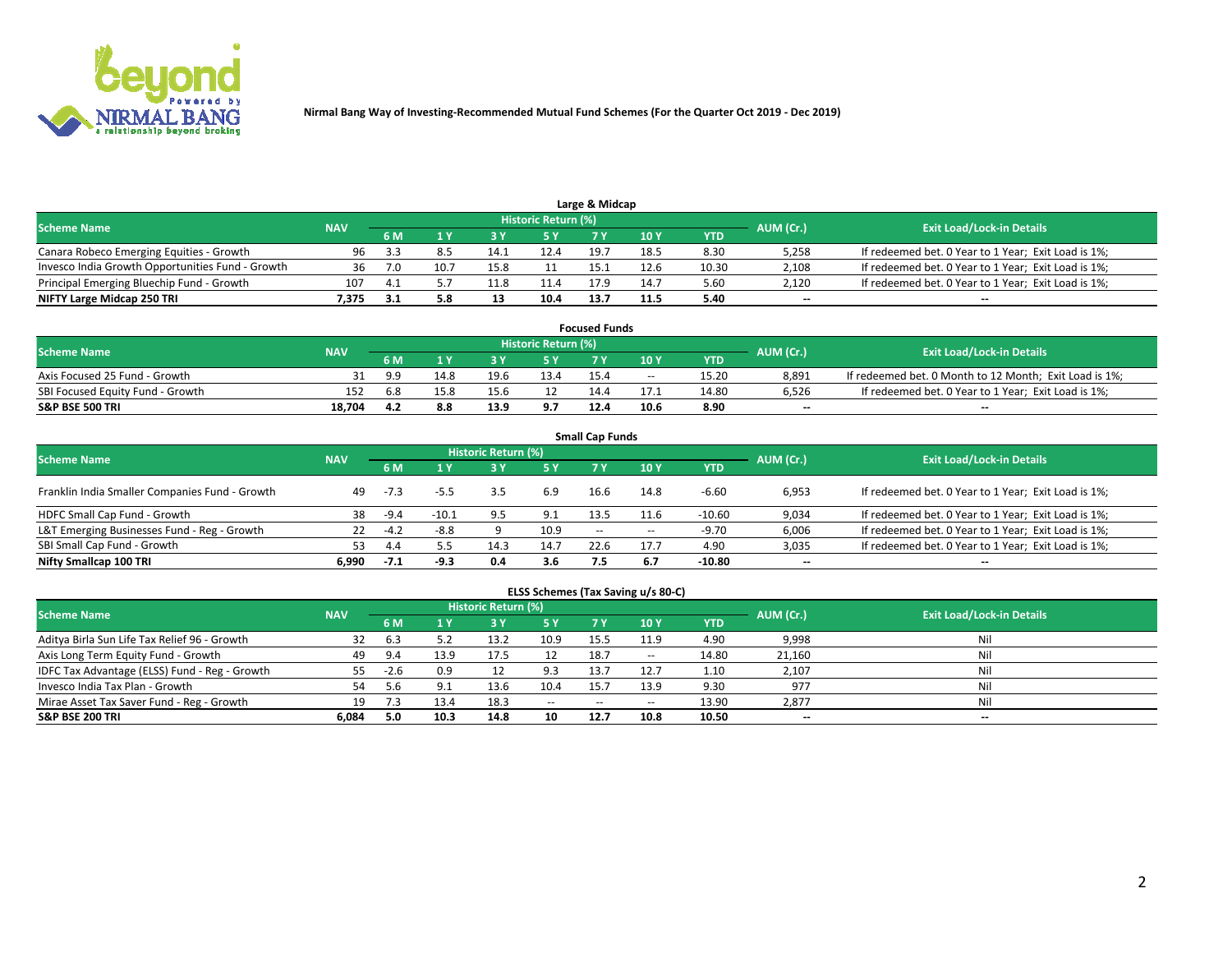

| <b>Contra/Value Fund</b>                                                                                        |        |      |     |      |     |      |      |      |        |                                                     |  |  |  |  |
|-----------------------------------------------------------------------------------------------------------------|--------|------|-----|------|-----|------|------|------|--------|-----------------------------------------------------|--|--|--|--|
| <b>Historic Return (%)</b><br><b>Exit Load/Lock-in Details</b><br>AUM (Cr.)<br><b>Scheme Name</b><br><b>NAV</b> |        |      |     |      |     |      |      |      |        |                                                     |  |  |  |  |
|                                                                                                                 |        | 6 M  |     |      | 5 Y | 7 V  | 10Y  | YTD  |        |                                                     |  |  |  |  |
| Kotak India EQ Contra Fund - Reg - Growth                                                                       | 55.    | 4.4  | 9.4 | 15.5 | 10  | 13.2 | 11.1 | 9.80 | 883    | If redeemed bet. 0 Year to 1 Year; Exit Load is 1%; |  |  |  |  |
| Invesco India Contra Fund - Growth                                                                              | 49     |      |     | 14.6 |     | 16.3 |      | 5.70 | 4,558  | If redeemed bet. 0 Year to 1 Year; Exit Load is 1%; |  |  |  |  |
| UTI Value Opportunities Fund - Growth                                                                           |        | 5.9  |     |      | 6.3 | 10.3 | 10.7 | 9.60 | 4,542  | If redeemed bet. 0 Year to 1 Year; Exit Load is 1%; |  |  |  |  |
| Nippon India Value Fund - Growth                                                                                |        |      | 4.9 |      | 8.7 |      | 10.8 | 5.10 | 3,129  | If redeemed bet. 0 Year to 1 Year; Exit Load is 1%; |  |  |  |  |
| <b>S&amp;P BSE 500 TRI</b>                                                                                      | 18.704 | -4.2 | 8.8 | 13.9 | 9.7 | 12.4 | 10.6 | 8.90 | $\sim$ | $- -$                                               |  |  |  |  |

| Sector/Thematic                                                           |            |        |      |                     |           |       |                          |            |                          |                                                        |  |  |  |
|---------------------------------------------------------------------------|------------|--------|------|---------------------|-----------|-------|--------------------------|------------|--------------------------|--------------------------------------------------------|--|--|--|
| <b>Scheme Name</b>                                                        | <b>NAV</b> |        |      | Historic Return (%) |           |       |                          |            | AUM (Cr.)                | <b>Exit Load/Lock-in Details</b>                       |  |  |  |
|                                                                           |            | 6 M    | 1 Y  | 73 Y                | <b>5Y</b> | 7 Y   | 10Y                      | <b>YTD</b> |                          |                                                        |  |  |  |
| Canara Robeco Consumer Trends Fund - Reg -<br>Growth                      | 42         | 8.0    | 11.7 | 17.8                | 11.9      | 14.6  | 15.1                     | 12.20      | 371                      | If redeemed bet. 0 Year to 1 Year; Exit Load is 1%;    |  |  |  |
| Mirae Asset Great Consumer Fund - Growth                                  | 37         | 8.9    | 8.2  | 18.8                | 12.4      | 15.7  | $\overline{\phantom{a}}$ | 7.90       | 952                      | If redeemed bet. 0 Year to 1 Year; Exit Load is 1%;    |  |  |  |
| ICICI Prudential Technology Fund - Growth                                 | 58         | $-1.3$ | 1.6  | 13.7                | 8.2       |       | 15.6                     | 2.60       | 412                      | If redeemed bet. 0 Day to 15 Day; Exit Load is 1%;     |  |  |  |
| Nippon India Pharma Fund - Growth                                         | 152        | 9.0    |      |                     | 4.6       |       | 13.4                     | 1.30       | 2,434                    | If redeemed bet. 0 Year to 1 Year; Exit Load is 1%;    |  |  |  |
| BNP Paribas India Consumption Fund - Reg - Growth                         | 13         | 10.9   | 17.3 | $- -$               | $- -$     | $- -$ | $- -$                    | 16.80      | 453                      | If redeemed bet. 0 Month to 12 Month; Exit Load is 1%; |  |  |  |
| ICICI Prudential Banking and Financial Services Fund -<br>Retail - Growth | 69         | 3.5    | 15.8 | 18                  | 13.8      | 17.3  | 17.3                     | 13.90      | 3,632                    | If redeemed bet. 0 Day to 15 Day; Exit Load is 1%;     |  |  |  |
| <b>S&amp;P BSE 500 TRI</b>                                                | 18.704     | 4.2    | 8.8  | 13.9                | 9.7       | 12.4  | 10.6                     | 8.90       | $\overline{\phantom{a}}$ | $\overline{\phantom{a}}$                               |  |  |  |

| <b>Dynamic Asset Allocation Funds</b>                      |            |     |      |                     |        |        |                 |            |                          |                                                          |  |  |  |  |
|------------------------------------------------------------|------------|-----|------|---------------------|--------|--------|-----------------|------------|--------------------------|----------------------------------------------------------|--|--|--|--|
| Scheme Name                                                | <b>NAV</b> |     |      | Historic Return (%) |        |        |                 |            | AUM (Cr.)                | <b>Exit Load/Lock-in Details</b>                         |  |  |  |  |
|                                                            |            | 6 M |      | 3Y                  | 5 Y    |        | 10 <sub>Y</sub> | <b>YTD</b> |                          |                                                          |  |  |  |  |
| ICICI Prudential Balanced Advantage Fund - Reg -<br>Growth | 38         | 5.9 | 10.7 | 10.7                | 9.4    |        | 12.2            | 10.40      | 28,383                   | If redeemed bet. 0 Year to 1 Year; Exit Load is 1%;      |  |  |  |  |
| Invesco India Dynamic Equity Fund - Growth                 | 30         | 3.4 | 9.3  | 11.4                | 8.3    | 12     | 10.3            | 9.40       | 912                      | If redeemed bet. 0 Month to 3 Month; Exit Load is 0.25%; |  |  |  |  |
| Nippon India Balanced Advantage Fund - Growth              | 94         | 2.8 | 8.2  | 11.2                | 8.3    | 11.3   | 10.8            | 8.10       | 2,612                    | If redeemed bet. 0 Month to 12 Month; Exit Load is 1%;   |  |  |  |  |
| SBI Dynamic Asset Allocation Fund - Reg - Growth           | 14         | 4.9 | 6.8  | 10.8                | $\sim$ | $\sim$ | $\sim$          | 6.70       | 676                      | If redeemed bet. 0 Month to 12 Month; Exit Load is 1%;   |  |  |  |  |
| NIFTY 50 Hybrid Composite Debt 65:35 Index                 | 10.570     | 4.9 | 12.7 | 12.9                | 9.4    | 11.2   | 10.1            | 12.70      | $\overline{\phantom{a}}$ | --                                                       |  |  |  |  |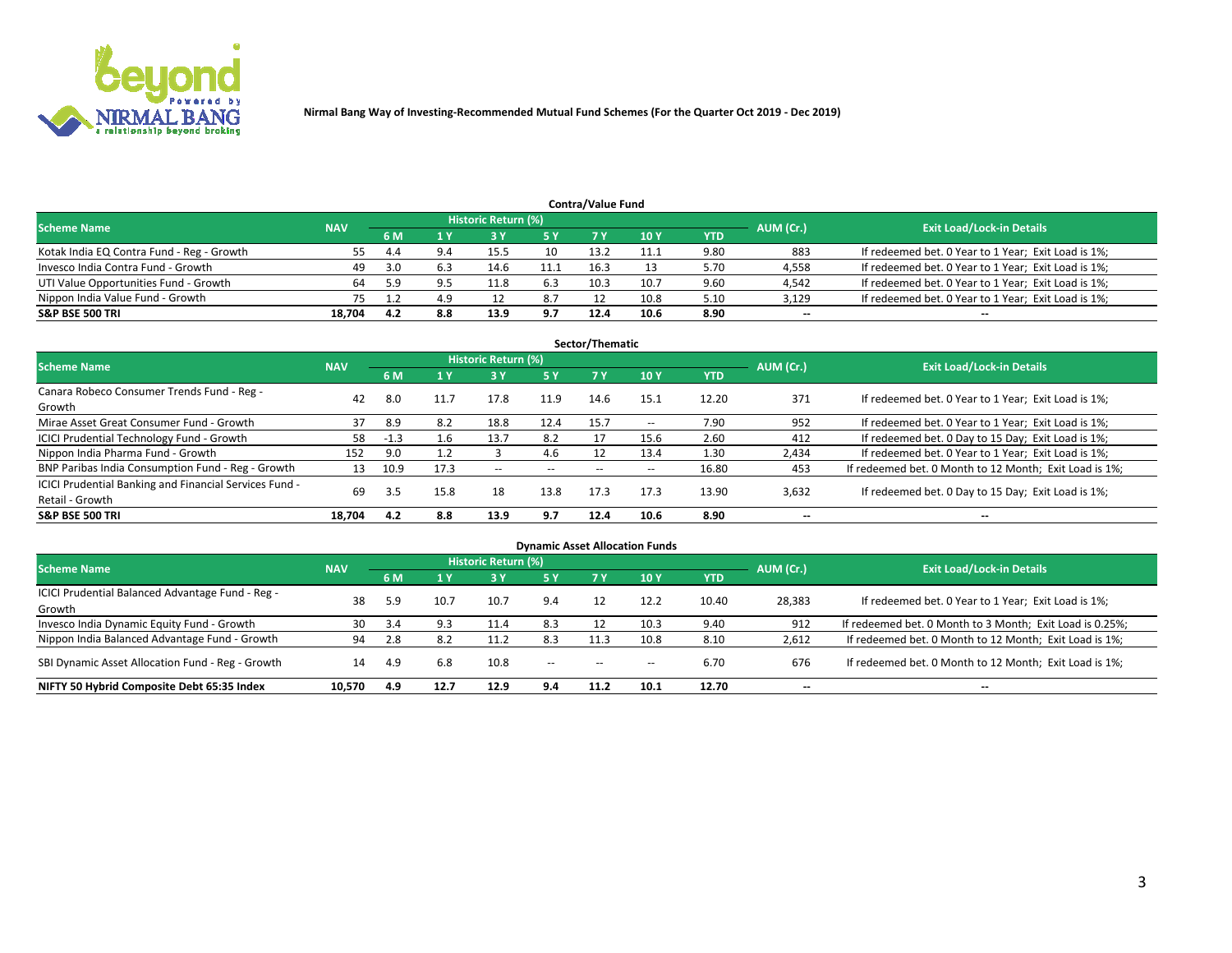

**Nirmal Bang Way of Investing-Recommended Mutual Fund Schemes (For the Quarter Oct 2019 - Dec 2019)**

|                                                 |            |      |              |                            |        | <b>Hybrid Aggressive</b> |                 |       |           |                                                        |
|-------------------------------------------------|------------|------|--------------|----------------------------|--------|--------------------------|-----------------|-------|-----------|--------------------------------------------------------|
| <b>Scheme Name</b>                              | <b>NAV</b> |      |              | <b>Historic Return (%)</b> |        |                          |                 |       | AUM (Cr.) | <b>Exit Load/Lock-in Details</b>                       |
|                                                 |            | 6 M  | $\sqrt{1}$ Y |                            | '5 Y.  |                          | 10 <sub>1</sub> | YTD   |           |                                                        |
| HDFC Hybrid Equity Fund - Growth                | 55         | 1.5  |              | 8.4                        | 5.2    |                          | 8.6             | 7.40  | 20,926    | If redeemed bet. 0 Year to 1 Year; Exit Load is 1%;    |
| ICICI Prudential Equity & Debt Fund - Growth    | 138        | 2.6  | 8.2          | 10                         | 9.4    | 13.9                     | 13.5            | 8.10  | 23,501    | If redeemed bet. 0 Year to 1 Year; Exit Load is 1%;    |
| Mirae Asset Hybrid - Equity Fund - Reg - Growth | 16         |      |              | 13.4                       | $\sim$ | $- -$                    | $- -$           | 11.60 | 3,005     | If redeemed bet. 0 Year to 1 Year; Exit Load is 1%;    |
| SBI Equity Hybrid Fund - Growth                 | 145        | -6.0 | 13.2         | 12.4                       | 10.5   | 14.5                     | 12.1            | 12.80 | 31,248    | If redeemed bet. 0 Month to 12 Month; Exit Load is 1%; |
| Canara Robeco Equity Hybrid Fund - Growth       | 168        |      |              | 12.2                       | 9.7    | 13.1                     | 12.5            | 11.70 | 2,701     | If redeemed bet. 0 Year to 1 Year; Exit Load is 1%;    |
| NIFTY 50 Hybrid Composite Debt 65:35 Index      | 10,570     | 4.9  | 12.7         | 12.9                       | 9.4    | 11.2                     | 10.1            | 12.70 | $\sim$    | $\sim$                                                 |

| <b>Arbitrage Fund</b>                      |            |      |     |                     |     |  |  |            |           |                                                          |  |  |  |  |
|--------------------------------------------|------------|------|-----|---------------------|-----|--|--|------------|-----------|----------------------------------------------------------|--|--|--|--|
| Scheme Name                                | <b>NAV</b> |      |     | Historic Return (%) |     |  |  |            | AUM (Cr.) | <b>Exit Load/Lock-in Details</b>                         |  |  |  |  |
|                                            |            | 1 M  | : M | 6 M                 | 1 V |  |  | <b>YTD</b> |           |                                                          |  |  |  |  |
| IDFC Arbitrage Fund - Reg - Growth         | 24         | -4.8 |     |                     |     |  |  | 6.30       | 11.895    | If redeemed bet. 0 Month to 1 Month; Exit Load is 0.25%; |  |  |  |  |
| Kotak Equity Arbitrage Fund - Reg - Growth | 28         | 4.8  |     |                     | b.2 |  |  | 6.20       | 17,363    | If redeemed bet. 0 Day to 30 Day; Exit Load is 0.25%;    |  |  |  |  |
| Nippon India Arbitrage Fund - Growth       | 20         |      |     |                     |     |  |  | 6.30       | 10.224    | If redeemed bet. 0 Month to 1 Month; Exit Load is 0.25%; |  |  |  |  |

| <b>Equity Saver</b>                      |            |     |     |                     |                          |        |       |       |                          |                                                        |  |  |  |
|------------------------------------------|------------|-----|-----|---------------------|--------------------------|--------|-------|-------|--------------------------|--------------------------------------------------------|--|--|--|
| <b>Scheme Name</b>                       | <b>NAV</b> |     |     | Historic Return (%) |                          |        |       |       | AUM (Cr.)                | <b>Exit Load/Lock-in Details</b>                       |  |  |  |
|                                          |            | 6 M |     |                     | 5 Y                      |        | 10Y   | YTD   |                          |                                                        |  |  |  |
| Axis Equity Saver Fund - Reg - Growth    | 13         | 4.0 | 8.2 | 9.5                 | $\sim$                   | $\sim$ | $- -$ | 8.40  | 813                      | If redeemed bet. 0 Month to 12 Month; Exit Load is 1%; |  |  |  |
| <b>HDFC Equity Savings Fund - Growth</b> | 38         |     | 5.b |                     | 7.8                      | 8.7    | 8.9   | 5.60  | 4,503                    | If redeemed bet. 0 Year to 1 Year; Exit Load is 1%;    |  |  |  |
| Kotak Equity Savings Fund - Reg - Growth |            |     |     | 8.8                 | 7.8                      | $\sim$ | $- -$ | 7.70  | 1,869                    | If redeemed bet. 0 Year to 1 Year; Exit Load is 1%;    |  |  |  |
| CRISIL Hybrid 50+50 - Moderate Index*    | $- -$      |     | --  |                     | $\overline{\phantom{a}}$ | --     | --    | $- -$ | $\overline{\phantom{a}}$ | $- -$                                                  |  |  |  |

|                                  |            |                   |     |                     |     | <b>Liquid Funds</b> |            |                 |           |                                  |
|----------------------------------|------------|-------------------|-----|---------------------|-----|---------------------|------------|-----------------|-----------|----------------------------------|
| <b>Scheme Name</b>               | <b>NAV</b> |                   |     | Historic Return (%) |     |                     | <b>YTM</b> | <b>Avg</b>      | AUM (Cr.) | <b>Exit Load/Lock-in Details</b> |
|                                  |            | $4 \, \mathrm{W}$ | ' W | -M                  | 3 M | 1 <sub>Y</sub>      |            | <b>Maturity</b> |           |                                  |
| Axis Liquid Fund - Growth        | 2.159      |                   |     |                     | 5.4 |                     | 3.26       | 0.09            | 30,628    | *Ref Footnote                    |
| IDFC Cash Fund - Reg - Growth    | 2.355      | 4.8               |     | 4.9                 |     |                     | 04.د       | 0.10            | 11,140    | *Ref Footnote                    |
| Kotak Liguid Fund - Reg - Growth | 3.940      | 5.0               | 4 Q |                     | 5.3 |                     |            | 0.11            | 30,493    | *Ref Footnote                    |
| <b>CRISIL Liquid Fund Index</b>  | $\sim$     | 5.6               | 5.3 | 5.6                 | 5.8 | $\sim$              | $\sim$     | $\sim$          | $- -$     | $- -$                            |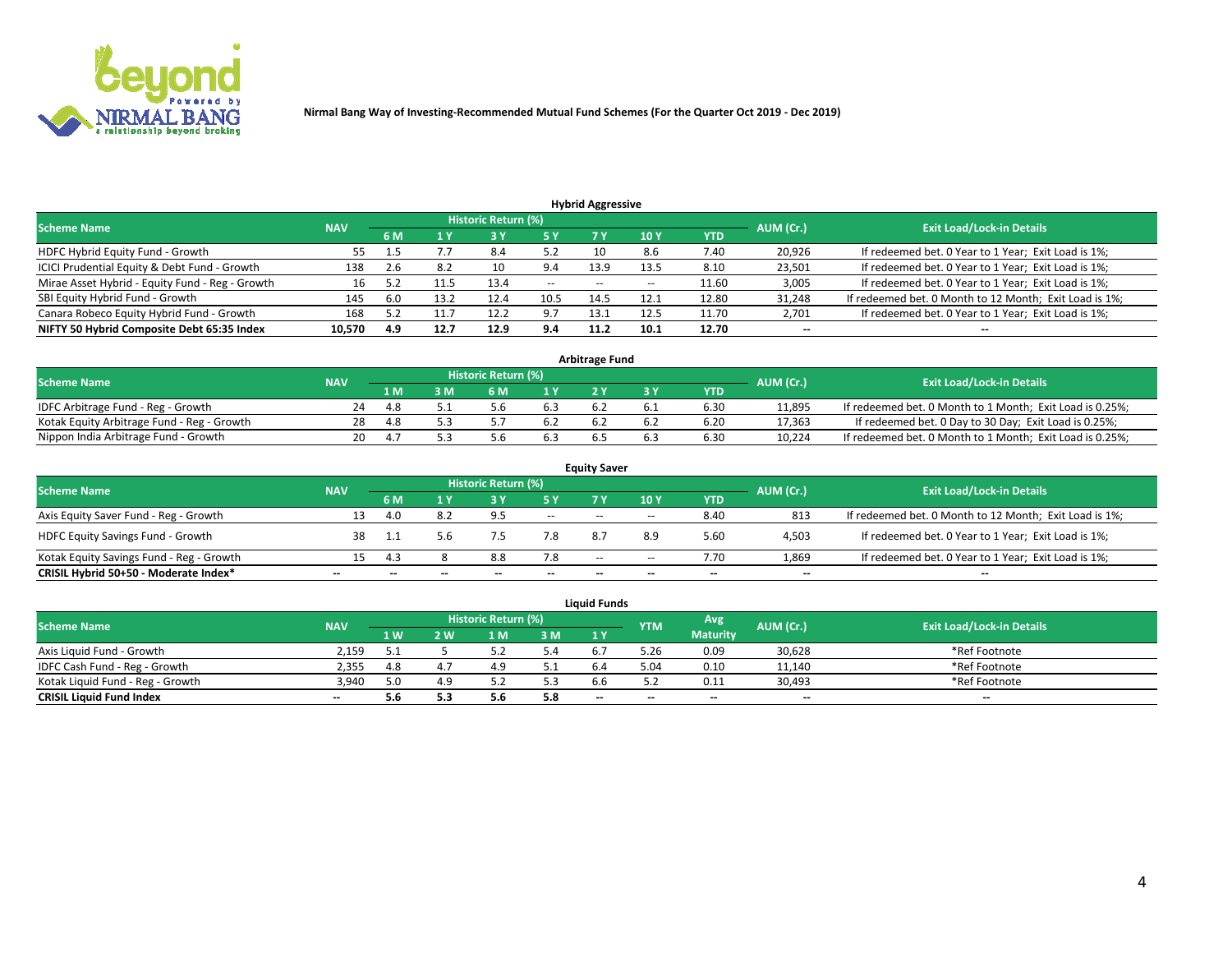

**Nirmal Bang Way of Investing-Recommended Mutual Fund Schemes (For the Quarter Oct 2019 - Dec 2019)**

| <b>Ultra Short Fund</b>                       |            |      |     |                     |     |       |            |                 |           |                                  |  |  |  |  |
|-----------------------------------------------|------------|------|-----|---------------------|-----|-------|------------|-----------------|-----------|----------------------------------|--|--|--|--|
| <b>Scheme Name</b>                            | <b>NAV</b> |      |     | Historic Return (%) |     |       | <b>YTM</b> | Avg             | AUM (Cr.) | <b>Exit Load/Lock-in Details</b> |  |  |  |  |
|                                               |            | 1 M  | I M | 6 M                 | 1 Y | 2V    |            | <b>Maturity</b> |           |                                  |  |  |  |  |
| IDFC Ultra Short Term Fund - Reg - Growth     |            | 5.8  | 6.8 |                     | 8.2 | $ -$  | 5.69       | 0.47            | 4,369     | Nil                              |  |  |  |  |
| Sundaram Ultra Short Term Fund - Reg - Growth |            | -4.  | 5.6 | $- -$               | $-$ | $- -$ | b          | 0.43            | 344       | Nil                              |  |  |  |  |
| L&T Ultra Short Term Fund - Growth            | 32         |      | 6.2 |                     |     |       | 5.35       | 0.40            | 2.782     | Nil                              |  |  |  |  |
| <b>NIFTY Ultra Short Duration Debt Index</b>  | 3,990      | -6.0 | 6.6 | , , ,               |     |       | $\sim$     | $-$             | $- -$     | $\overline{\phantom{a}}$         |  |  |  |  |

| <b>Money Market Fund</b>                         |            |     |     |                     |        |    |            |                 |           |                                  |  |  |  |
|--------------------------------------------------|------------|-----|-----|---------------------|--------|----|------------|-----------------|-----------|----------------------------------|--|--|--|
| <b>Scheme Name</b>                               | <b>NAV</b> |     |     | Historic Return (%) |        |    | <b>YTM</b> | 'Avg            | AUM (Cr.) | <b>Exit Load/Lock-in Details</b> |  |  |  |
|                                                  |            | 1 M | 3 M | 6 M                 | 1 Y    | 3Y |            | <b>Maturity</b> |           |                                  |  |  |  |
| Aditya Birla Sun Life Money Manager Fund - Reg - | 264        | 5.6 |     | 7.6                 | 8.2    |    | 5.53       | 0.36            | 11,145    | Nil                              |  |  |  |
| Growth<br>Franklin India Savings Fund - Growth   | 36         |     | 6.8 | 8.1                 | 8.6    |    | 5.52       | 0.38            | 5,072     | Nil                              |  |  |  |
| Nippon India Money Market Fund - Growth          | 2.982      | 5.8 |     | 7.6                 | 8.3    |    | 5.43       | 0.33            | 3,739     | Nil                              |  |  |  |
| <b>CRISIL Liquid Fund Index</b>                  | $- -$      | 5.6 | 5.8 | 6.2                 | $\sim$ | -- | --         | $\sim$          | $\sim$    | $\sim$                           |  |  |  |

| <b>Short Term Fund</b>                          |            |      |     |                     |      |           |            |                 |           |                                  |  |  |  |  |
|-------------------------------------------------|------------|------|-----|---------------------|------|-----------|------------|-----------------|-----------|----------------------------------|--|--|--|--|
| <b>Scheme Name</b>                              | <b>NAV</b> |      |     | Historic Return (%) |      |           | <b>YTM</b> | Avg             | AUM (Cr.) | <b>Exit Load/Lock-in Details</b> |  |  |  |  |
|                                                 |            | 1 M  | 3 M | 6 M                 | 1Y   | <b>3Y</b> |            | <b>Maturity</b> |           |                                  |  |  |  |  |
| Axis Short Term Fund - Growth                   |            |      | 7.6 | 11.6                | 9.8  |           | 6.54       | 2.40            | 3,674     | Nil                              |  |  |  |  |
| HDFC Short Term Debt Fund - Growth              | 22         | -4.0 | 7.9 | ۵,                  | 9.8  |           | 6.99       | 3.04            | 9,702     | Nil                              |  |  |  |  |
| IDFC Bond Fund - Short Term Plan - Reg - Growth |            |      | 7.6 | 9.5                 | 10.2 |           | 6.51       | 2.12            | 11,356    | Nil                              |  |  |  |  |
| Kotak Bond Short Term Fund - Reg - Growth       |            |      | 6.9 | 8.8                 | 9.7  |           | 7.03       | 3.10            | 10,397    | Nil                              |  |  |  |  |
| L&T Short Term Bond Fund - Reg - Growth         |            |      |     | 8.8                 | 9.5  |           | 6.35       | 2.18            | 5,025     | Nil                              |  |  |  |  |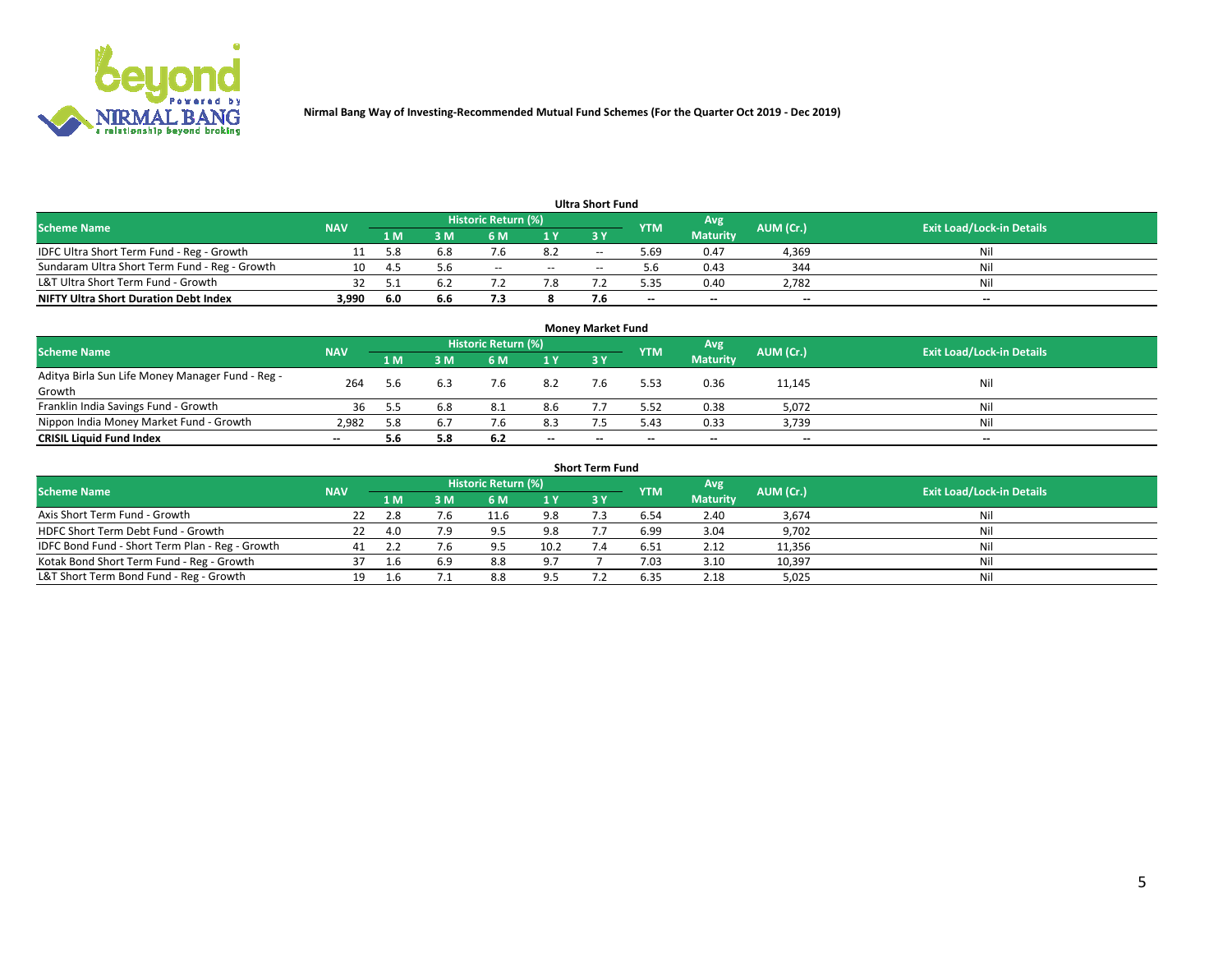

| <b>Low Duration Fund</b>                  |            |      |     |                     |                |     |            |                 |           |                                  |  |  |  |  |
|-------------------------------------------|------------|------|-----|---------------------|----------------|-----|------------|-----------------|-----------|----------------------------------|--|--|--|--|
| <b>Scheme Name</b>                        | <b>NAV</b> |      |     | Historic Return (%) |                |     | <b>YTM</b> | Avg             | AUM (Cr.) | <b>Exit Load/Lock-in Details</b> |  |  |  |  |
|                                           |            | 1 M  | ያ M | 6 M                 | 1 <sub>V</sub> | 3 Y |            | <b>Maturity</b> |           |                                  |  |  |  |  |
| Axis Treasury Advantage Fund - Growth     | 2.215      |      |     |                     |                |     | 5.87       | 0.85            | 4.128     | Nil                              |  |  |  |  |
| Canara Robeco Savings Fund - Reg - Growth |            |      |     |                     | 8.3            |     | 69.د       | 0.79            | 1,263     | Nil                              |  |  |  |  |
| IDFC Low Duration Fund - Reg - Growth     | 28         | -4.6 | 6.8 |                     | 8.5            |     | 5.81       | 0.90            | 5,204     | Nil                              |  |  |  |  |

| <b>Banking &amp; PSU Bond Funds</b>            |            |     |     |                            |      |    |                 |                 |           |                                  |  |  |  |  |
|------------------------------------------------|------------|-----|-----|----------------------------|------|----|-----------------|-----------------|-----------|----------------------------------|--|--|--|--|
| <b>Scheme Name</b>                             | <b>NAV</b> |     |     | <b>Historic Return (%)</b> |      |    | <b>YTM</b>      | Avg             | AUM (Cr.) | <b>Exit Load/Lock-in Details</b> |  |  |  |  |
|                                                |            | 1 M | 8 M | 6 M                        |      | 3Y |                 | <b>Maturity</b> |           |                                  |  |  |  |  |
| HDFC Banking and PSU Debt Fund - Reg - Growth  | Ίh         |     |     | 9.8                        | 10.5 |    | $^{\prime}$ .18 | 3.08            | 4.291     | Ni                               |  |  |  |  |
| Kotak Banking and PSU Debt Fund - Reg - Growth |            |     |     | 94                         | 10.8 |    | 6.97            | 3.88            | 3,553     | Ni                               |  |  |  |  |
| IDFC Banking & PSU Debt Fund - Reg - Growth    |            | 0.4 |     | 10.6                       | 11.7 |    | 6.67            | 3.02            | 12.187    | Ni                               |  |  |  |  |

| <b>Corporate Bond Funds</b>                         |            |        |     |                     |      |     |            |                  |           |                                                         |  |  |  |  |
|-----------------------------------------------------|------------|--------|-----|---------------------|------|-----|------------|------------------|-----------|---------------------------------------------------------|--|--|--|--|
| <b>Scheme Name</b>                                  | <b>NAV</b> |        |     | Historic Return (%) |      |     | <b>YTM</b> | Avg <sup>1</sup> | AUM (Cr.) | <b>Exit Load/Lock-in Details</b>                        |  |  |  |  |
|                                                     |            | 1 M    | : M | 6 M                 | 1 Y  | 3 Y |            | <b>Maturity</b>  |           |                                                         |  |  |  |  |
| ICICI Prudential Corporate Bond Fund - Reg - Growth | 20         | 3.5    | 7.4 | 9.1                 | 9.9  |     | 6.8        | 2.58             | 11,096    | Nil                                                     |  |  |  |  |
| L&T Triple Ace Bond Fund - Reg - Growth             |            | $-2.5$ | 3.8 | 8.5                 | 12.2 |     | 7.51       | 8.48             | 2,047     | If redeemed bet. 0 Month to 3 Month; Exit Load is 0.5%; |  |  |  |  |
| Kotak Corporate Bond Fund - Std - Growth            | 2.636      |        |     | $\circ$             | 9.8  |     | 6.42       | 1.58             | 3,801     | Nil                                                     |  |  |  |  |

| <b>Credit Risk Fund</b>                           |            |        |      |                            |     |    |            |                 |           |                                                           |  |  |  |
|---------------------------------------------------|------------|--------|------|----------------------------|-----|----|------------|-----------------|-----------|-----------------------------------------------------------|--|--|--|
| <b>Scheme Name</b>                                | <b>NAV</b> |        |      | <b>Historic Return (%)</b> |     |    | <b>YTM</b> | 'Avg            | AUM (Cr.) | <b>Exit Load/Lock-in Details</b>                          |  |  |  |
|                                                   |            | 1 M    | 3 M  | 6 M                        | 1 Y | 3Y |            | <b>Maturity</b> |           |                                                           |  |  |  |
| <b>ICICI Prudential Credit Risk Fund - Growth</b> |            | 10.2   | 10.4 | 10                         | 9.4 |    | 9.2        | 2.15            | 11,707    | If redeemed bet. 0 Year to 1 Year; Exit Load is 1%;       |  |  |  |
| Kotak Credit Risk Fund - Reg - Growth             |            | 4.8    | 8.4  | $Q \triangle$              | 8.9 |    |            | 2.68            | 4,979     | If redeemed bet. 0 Year to 1 Year; Exit Load is 1%;       |  |  |  |
|                                                   |            |        |      |                            |     |    |            |                 |           | If redeemed bet. 0 Month to 12 Month; Exit Load is 3%; If |  |  |  |
| SBI Credit Risk Fund - Growth                     |            | $-2.2$ |      | 6.2                        |     |    | 8.66       | 2.41            | 5,109     | redeemed bet. 12 Month to 24 Month; Exit Load is 1.5%; If |  |  |  |
|                                                   |            |        |      |                            |     |    |            |                 |           | redeemed bet. 24 Month to 36 Month; Exit Load is 0.75%;   |  |  |  |